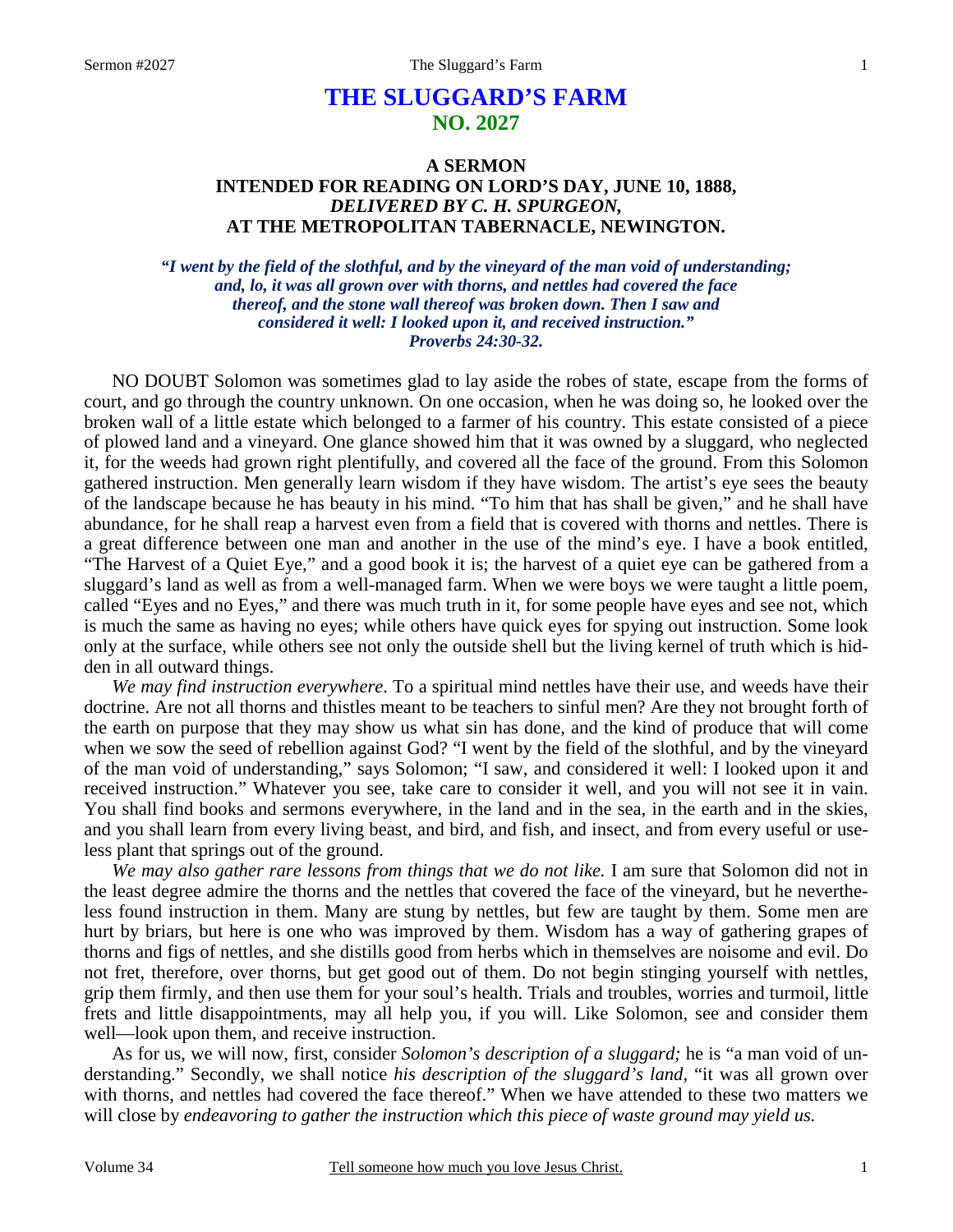**I.** First think of SOLOMON'S DESCRIPTION OF A SLOTHFUL MAN. Solomon was a man whom none of us would contradict, for he knew as much as all of us put together, and besides that, he was under divine inspiration when he wrote this Book of Proverbs. Solomon says, a sluggard is "a man void of understanding." The slothful does not think so; he puts his hands in his pockets, and you would think from his important air that he had all the Bank of England at his disposal. You can see that he is a very wise man in his own esteem, for he gives himself airs which are meant to impress you with a sense of his superior abilities. How he has come by his wisdom it would be hard to say. He has never taken the trouble to think, and yet I dare not say that he jumps to his conclusions, because he never does such a thing as jump, he lies down and rolls into a conclusion. Yet he knows everything, and has settled all points; meditation is too hard work for him, and learning he never could endure, but to be clever by nature is his delight. He does not want to know more than he knows, for he knows enough already, and yet he knows nothing. The proverb is not complimentary to him, and I am certain that Solomon was right when he called him, "a man void of understanding." Solomon was rather rude according to the dainty manners of the present times, because this gentleman had a field and a vineyard, and as Poor Richard says, "When I have a horse and a cow every man bids me good morrow." How can a man be void of understanding that has a field and a vineyard? Is it not generally understood that you must measure a man's understanding by the amount of his ready cash? At all events, you shall soon be flattered for your attainments if you have attained unto wealth. Such is the way of the world, but such is not the way of Scripture. Whether he has a field and a vineyard or not, says Solomon, if he is a sluggard he is a fool, or if you would like to see his name written out a little larger, he is a man empty of understanding. Not only does he not understand anything, but he has no understanding to understand with. He is empty-headed if he is a sluggard. He may be called a gentleman, he may be a landed proprietor, he may have a vineyard and a field, but he is none the better for what he has; no, he is so much the worse, because he is a man void of understanding, and is therefore unable to make use of his property.

I am glad to be told by Solomon so plainly that a slothful man is void of understanding, for it is useful information. I have met with persons who thought they perfectly understood the doctrines of grace, who could accurately set forth the election of the saints, the predestination of God, the firmness of the divine decree, the necessity of the Spirit's work, and all the glorious doctrines of grace which build up the fabric of our faith, but these gentlemen have inferred from these doctrines that they have to do nothing, and thus they have become sluggards. Do-nothingism is their creed. They will not even urge other people to labor for the Lord, because, say they, "God will do His own work. Salvation is all of grace!" The notion of these sluggards is that a man is to wait, and do nothing; he is to sit still, and let the grass grow up to his ankles in the hope of heavenly help. To arouse himself would be an interference with the eternal purpose, which he regards as altogether unwarrantable. I have known him to look sour, shake his aged head, and say hard things against earnest people who were trying to win souls. I have known him to run down young people, and like a great steam ram, sink them to the bottom, by calling them unsound and ignorant. How shall we survive the censures of this dogmatic person? How shall we escape from this very knowing and very captious sluggard? Solomon hastens to the rescue and extinguishes this gentleman by informing us that he is void of understanding. Why, he is the standard of orthodoxy, and he judges everybody! Yet Solomon applies another standard to him, and says he is void of understanding. He may know the doctrine, but he does not understand it, or else he would know that the doctrines of grace lead us to seek the grace of the doctrines, and that when we see God at work we learn that He works in us, not to make us go to sleep, but to will and to do of His own good pleasure. God's predestination of a people is in His ordaining them unto good works, that they may show forth His praise. So, if you or I shall from any doctrines, however true, draw the inference that we are warranted in being idle and indifferent about the things of God, we are void of understanding, we are acting like fools, we are misusing the gospel; we are taking what was meant for meat and turning it into poison. The sluggard, whether he is sluggish about his business or about his soul, is "a man void of understanding."

As a rule, we may measure a man's understanding by his useful activities; this is what the wise man very plainly tells us. Certain persons call themselves "cultured," and yet they cultivate nothing. Modern thought, as far as I have seen anything of its actual working, is a bottle of smoke, out of which comes nothing solid, yet we know men who can distinguish and divide, debate and discuss, refine and refute,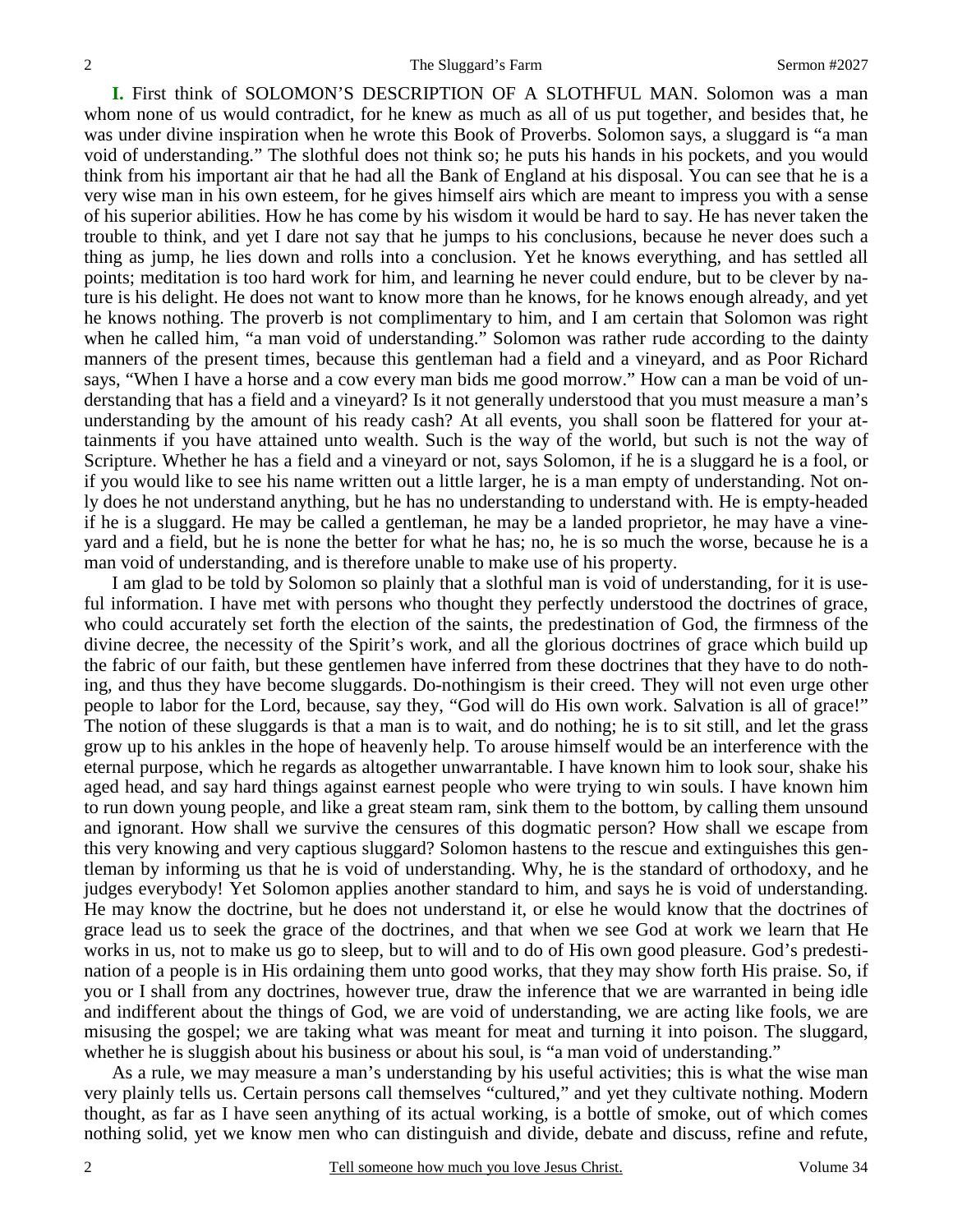#### Sermon #2027 The Sluggard's Farm

and all the while the hemlock is growing in the furrow, and the plow is rusting. Friend, if your knowledge, if your culture, if your education does not lead you practically to serve God in your day and generation, you have not learned what Solomon calls wisdom, and you are not like the Blessed One, who was incarnate wisdom, of whom we read that "He went about doing good." A lazy man is not like our Savior, who said, "My Father works up to now, and I work." True wisdom is practical; boastful culture vapors and theorizes. Wisdom plows its field, wisdom hoes its vineyard, wisdom looks to its crops, wisdom tries to make the best of everything, and he who does not do so, whatever may be his knowledge of this, of that, or of the other, is "a man void of understanding."

Why is he void of understanding? Is it not because *he has opportunities which he does not use?* His day has come, his day is going, and he lets the hours glide by to no purpose. Let me not press too harshly upon anyone, but let me ask you all to press as harshly as you can upon yourselves while you inquire each one of himself: Am I employing the minutes as they fly? This man had a vineyard, but he did not cultivate it; he had a field, but he did not till it. Do you, brethren, use all your opportunities? I know we each one have some power to serve God; do we use it? If we are His children He has not put one of us where we are of necessity useless. Somewhere we may shine by the light which He has given us, though that light be only a farthing candle. Are we thus shining? Do we sow beside all waters? Do we in the morning sow our seed, and in the evening still stretch out our hand; for if not, we are rebuked by the sweeping censure of Solomon, who says that the slothful man is a "man void of understanding."

Having opportunities he did not use them, and next, *being bound to the performance of certain duties he did not fulfill them.* When God appointed that every Israelite should have a piece of land, under that admirable system which made every Israelite a landowner, He meant that each man should possess his plot, not to let it lie waste, but to cultivate it. When God put Adam in the Garden of Eden it was not that he should walk through the glades and watch the spontaneous luxuriance of the unfallen earth, but that he might dress it and keep it, and He had the same end in view when He allotted each Jew his piece of land; He meant that the holy soil should reach the utmost point of fertility through the labor of those who owned it. Thus the possession of a field and a vineyard involved, responsibilities upon the sluggard, which he never fulfilled and therefore he was void of understanding. What is your position, dear friend? A father? A master? A servant? A minister? A teacher? Well, you have your farms and your vineyards in those particular spheres, but if you do not use those positions aright you will be void of understanding, because you neglect the end of your existence. You miss the high calling which your Maker has set before you.

The slothful farmer was unwise in these two respects and in another also, *for he had capacities which he did not employ*. He could have tilled the field and cultivated the vineyard if he had chosen to do so. He was not a sickly man, who was forced to keep to his bed, but he was a lazybones who was there of choice.

You are not asked to do in the service of God that which is utterly beyond you, for it is expected of us according to what we have, and not, according to what we have not. The man of two talents is not required to bring in the interest of five, but he is expected to bring in the interest of two. Solomon's slothful man was too idle to attempt tasks which were quite within his power. Many have a number of dormant faculties of which they are scarcely aware, and many more have abilities which they are using for themselves, and not for Him who created them. Dear friends, if God has given us any power to do good, let us do it, for this is a wicked, weary world. We should not even cover a glow-worm's light in such a darkness as this. We should not keep back a syllable of divine truth in a world that is full of falsehood and error. However feeble our voices, let us lift them up for the cause of truth and righteousness. Do not let us be void of understanding, because we have opportunities that we do not use, obligations that we do not fulfill, and capacities which we do not exercise.

As for a sluggard in soul matters, he is indeed void of understanding, for *he trifles with matters which demand his most earnest heed.* Man, have you ever cultivated your heart? Has the plowshare never broken up the clods of your soul? Has the seed of the Word ever been sown in you? Or has it taken no root? Have you never watered the young plants of desire? Have you never sought to pull up the weeds of sin that grow in your heart? Are you still a piece of the bare common or wild hearth? Poor soul! You can trim your body, and spend many a minute at the glass; do you not care for your soul? How long you take

3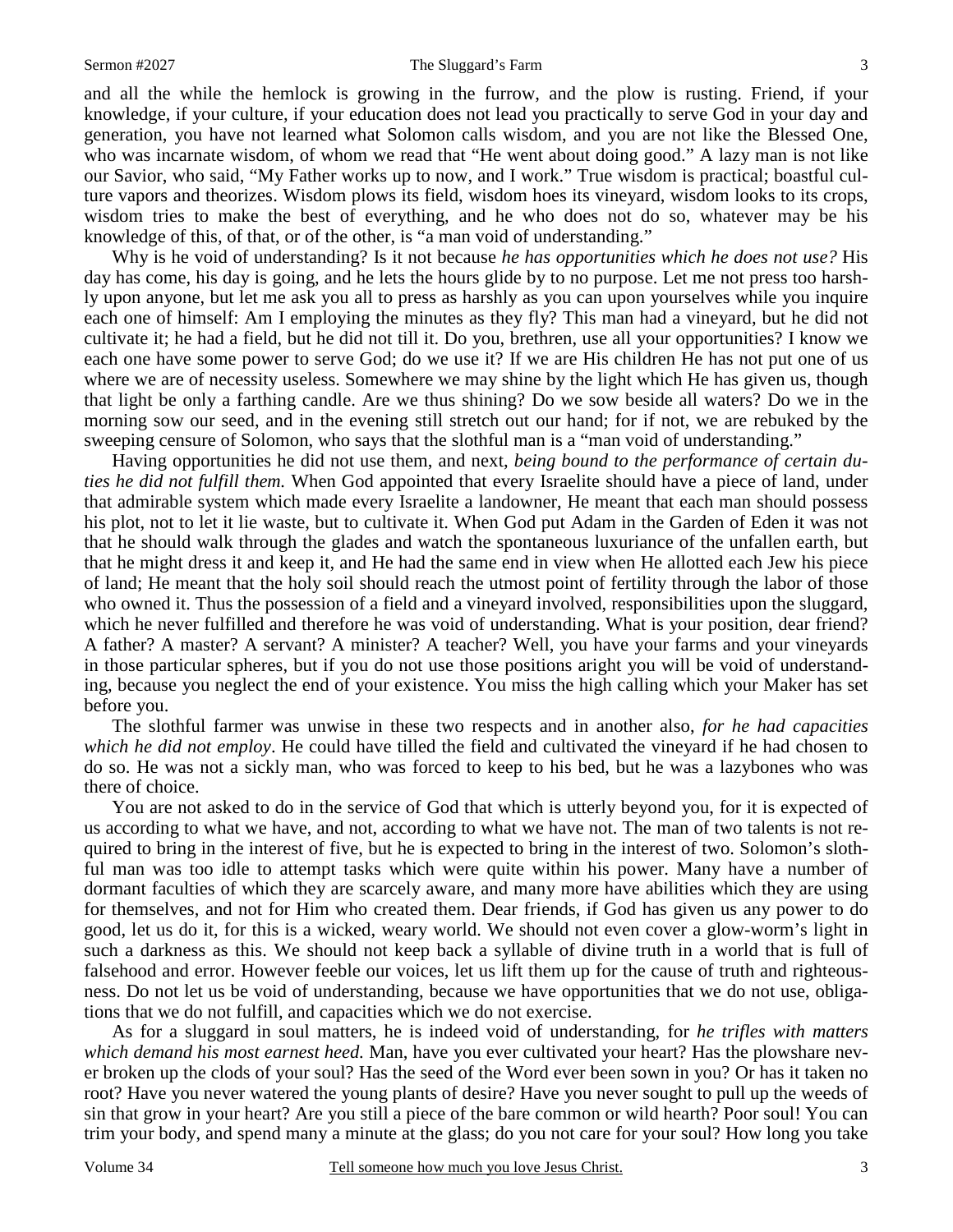to decorate your poor flesh, which is but worm's meat, or would be in a minute if God took away your breath! And yet all the while your soul is uncombed, unwashed, unclad, a poor neglected thing! Oh, it should not be so! You take care of the worse part, and leave the better to perish through neglect. This is the height of folly! He that is a sluggard as to the vineyard of his heart is "a man void of understanding." If I must be idle, let it be seen in my field and my garden, but not in my soul.

Or are you a Christian? Are you really saved, and are you negligent in the Lord's work? Then, indeed, whatever you may be, I cannot help saying you have too little understanding, for surely, when a man is himself saved, and understands the danger of other men's souls, he must be in earnest in trying to pluck the firebrands from the flame. A Christian sluggard! Is there such a being? A *Christian* on half time? A Christian working not all for his Lord; how shall I speak of him? *Time* does not tarry, DEATH does not tarry, HELL does not tarry; Satan is not lazy, all the powers of darkness are busy; how is it that you and I can be sluggish, if the Master has put us into His vineyard? Surely we must be void of understanding if, after being saved by the infinite love of God, we do not spend and are not spent in His service. The eternal fitness of things demands that a saved man should be an earnest man.

The Christian who is slothful in his Master's service *has no idea what he is losing,* for the very cream of religion lies in holy consecration to God. Some people have just enough religion to make it questionable whether they have any or not. They have enough godliness to make them uneasy in their ungodliness. They have washed enough of their face to show the dirt upon the rest of it. "I am glad," said a servant, "that my mistress takes the sacrament, for otherwise I should not know she had any religion at all." You smile, and well you may. It is ridiculous that some people should have no goods in their shop, and yet advertise their business in all the papers; should make a show of religion, and yet have none of the Spirit of God. I wish some professors would do Christ the justice to say, "No, I am *not* one of His disciples; do not think so badly of Him as to imagine that I can be one of them." We ought to be reflections *of* Christ, but I fear many are reflections *upon* Christ. When we see a lot of lazy servants, we are apt to think that their master must be a very idle person himself, or he would never put up with them. He who employs sluggards, and is satisfied with their snail-like pace, cannot be a very active man himself. Oh, let not the world think that Christ is indifferent to human woe, that Christ has lost His zeal, that Christ has lost His energy! Yet I fear they will say it, or think it, if they see those who profess to be laborers in the vineyard of Christ not better than mere sluggards. The slothful man, then, is "a man void of understanding"; he loses the honor and pleasure which he would find in serving his Master; he is a dishonor to the cause which he professes to venerate, and he is storing up thorns for his dying pillow. Let that stand as settled—the slothful, whether he is a minister, deacon, or private Christian, is "a man void of understanding."

**II.** Now, secondly, LET US LOOK AT THE SLUGGARD'S LAND: "I went by the field of the slothful, and by the vineyard of the man void of understanding, and lo, it was all grown over with thorns, and nettles had covered the face thereof." Note, first, that *land will produce something*. Soil which is good enough to be made into a field and a vineyard must and will yield some fruit or other, and so you and I, in our hearts, and in the sphere God gives us to occupy, will be sure to produce something. We cannot live in this world as entire blanks; we shall either do good or do evil, as sure as we are alive. If you are idle in Christ's work, you are active in the devil's work. The sluggard by sleeping was doing more for the cultivation of thorns and nettles than he could have done by any other means. As a garden will either yield flowers or weeds, fruits or thistles, so something either good or evil will come out of our household, our class, or our congregation. If we do not produce a harvest of good wheat, by laboring for Christ, we shall grow tares to be bound up in bundles for the last dread burning.

Note again that, if it is not farmed for God, *the soul will yield its natural produce,* and what is the natural produce of land if left to itself? What but thorns and nettles, or some other useless weeds? What is the natural produce of your heart and mine? What but sin and misery? What is the natural produce of your children if you leave them untrained for God? What but unholiness and vice? What is the natural produce of this great city if we leave its streets, and lanes, and alleys without the gospel? What but crime and infamy? Some harvest there will be, and the sheaves will be the natural produce of the soil, which is sin, death and corruption.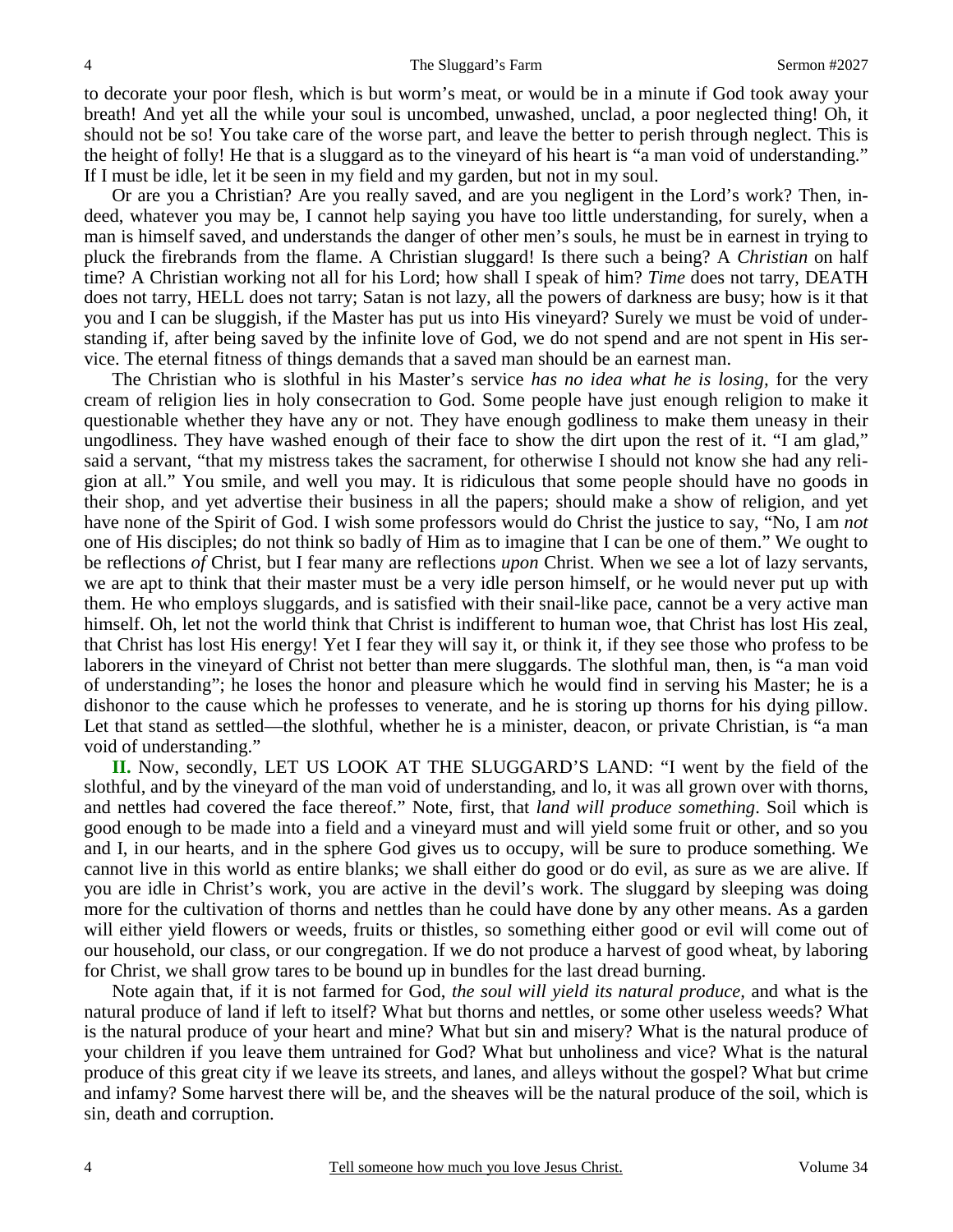#### Sermon #2027 The Sluggard's Farm

If we are slothful, *the natural produce of our heart and of our sphere will be most inconvenient and unpleasant to ourselves.* Nobody can sleep on thorns, or make a pillow of nettles. No rest can come out of an idleness which lets ill alone, and does not by God's Spirit strive to uproot evil. While you are sleeping, Satan will be sowing. If you withhold the seed of good, Satan will be lavish with the seed of evil, and from that evil will come anguish and regret for time, and it may be, for eternity. O man, the garden put into your charge, if you waste your time in slumber, will reward you with all that is noisome and painful! "Thorns also and thistles shall it bring forth to you."

*In many instances there will be a great deal of this evil produce,* for a field and a vineyard will yield more thistles and nettles than a piece of ground that has never been reclaimed. If the land is good enough for a garden, it will present its owner with a fine crop of weeds if he only stays his hand. A choice bit of land fit for a vineyard of red wine will render such a profusion of nettles to the slothful that he shall rub his eyes with surprise. The man, who might do most for God, if he were renewed, will bring forth most for Satan if he is let alone. The very region which would have glorified God most if the grace of God were there to convert its inhabitants will be that out of which the vilest enemies of the gospel will arise. Rest assured of that; the best will become the worse if we neglect it. Neglect is all that is needed to produce evil. If you want to know the way of salvation, I must take some pains to tell you, but if you want to know the way to be lost, my reply is easy, for it is only a matter of negligence, "How shall we escape if we neglect so great a salvation?" If you desire to bring forth a harvest unto God, I may need long to instruct you in plowing, sowing, and watering, but if you wish your mind to be covered with Satan's hemlock, you have only to leave the furrows of your nature to themselves. The slothful man asks for "a little sleep, a little slumber, a little folding of the hands to sleep," and the thorns and thistles multiply beyond all numbering, and prepare for him many a sting.

While we look upon the lazy man's vineyard, let us also peep into the ungodly sluggard's heart. He does not care about repentance and faith. To think about his soul, to be in earnest about eternity, is too much for him. He wants to take things easy, and have a little more folding of the arms to sleep. What is growing in his mind and character? In some of these spiritual sluggards you can see drunkenness, uncleanness, covetousness, anger, and pride, and all sorts of thistles and nettles; or where these ranker weeds do not appear, by reason of the restraint of pious connections, you find other sorts of sin. The heart cannot be altogether empty; either Christ or the devil will possess it. My dear friend, if you are not decided for God, you cannot be neutral. In this war every man is for God or for His enemy. You cannot remain like a sheet of blank paper. The legible handwriting of Satan is upon you—can you not see the blots? Unless Christ has written across the page His own sweet name, the autograph of Satan is visible. You may say, "I do not go into open sin; I am moral," and so forth. Ah! If you would but look, and consider, and search into your heart, you would see that enmity to God and to His ways, and hatred of purity, are there. You do not love God's law, nor love His Son, nor love His gospel; you are alienated in your heart, and there is in you all manner of evil desires and vain thoughts, and these will flourish and increase so long as you are a spiritual sluggard, and leave your heart uncultivated. Oh, may the Spirit of God arouse you; may you be stirred to anxious, earnest thought, and then you will see that these rank growths must be uprooted, and that your heart must be turned up by the plow of conviction, and sown with the good seed of the gospel, till a harvest rewards the great Husbandman.

Friend, if you believe in Christ, I want to peep over the hedge into *your heart* also, if you are a sluggish Christian, for I fear that nettles and thistles are threating you also. Did I not hear you sing the other day—

### *"'Tis a point I long to know"?*

That point will often be raised, for doubt is a seed which is sure to grow in lazy men's minds. I do not remember reading in Mr. Wesley's diary a question about his own salvation. He was so busy in the harvest of the Master that it did not occur to him to distrust his God. Some Christians have little faith in consequence of their having never sown the grain of mustard seed which they have received. If you do not sow your faith by using it, how can it grow? When a man lives by faith in Christ Jesus, and his faith exercises itself actively in the service of his Lord, it takes root, grows upward, and becomes strong, till it chokes his doubts. Some have sadly morbid forebodings; they are discontented, fretful, selfish, murmuring and all because they are idle. These are the weeds that grow in sluggards' gardens. I have known the

5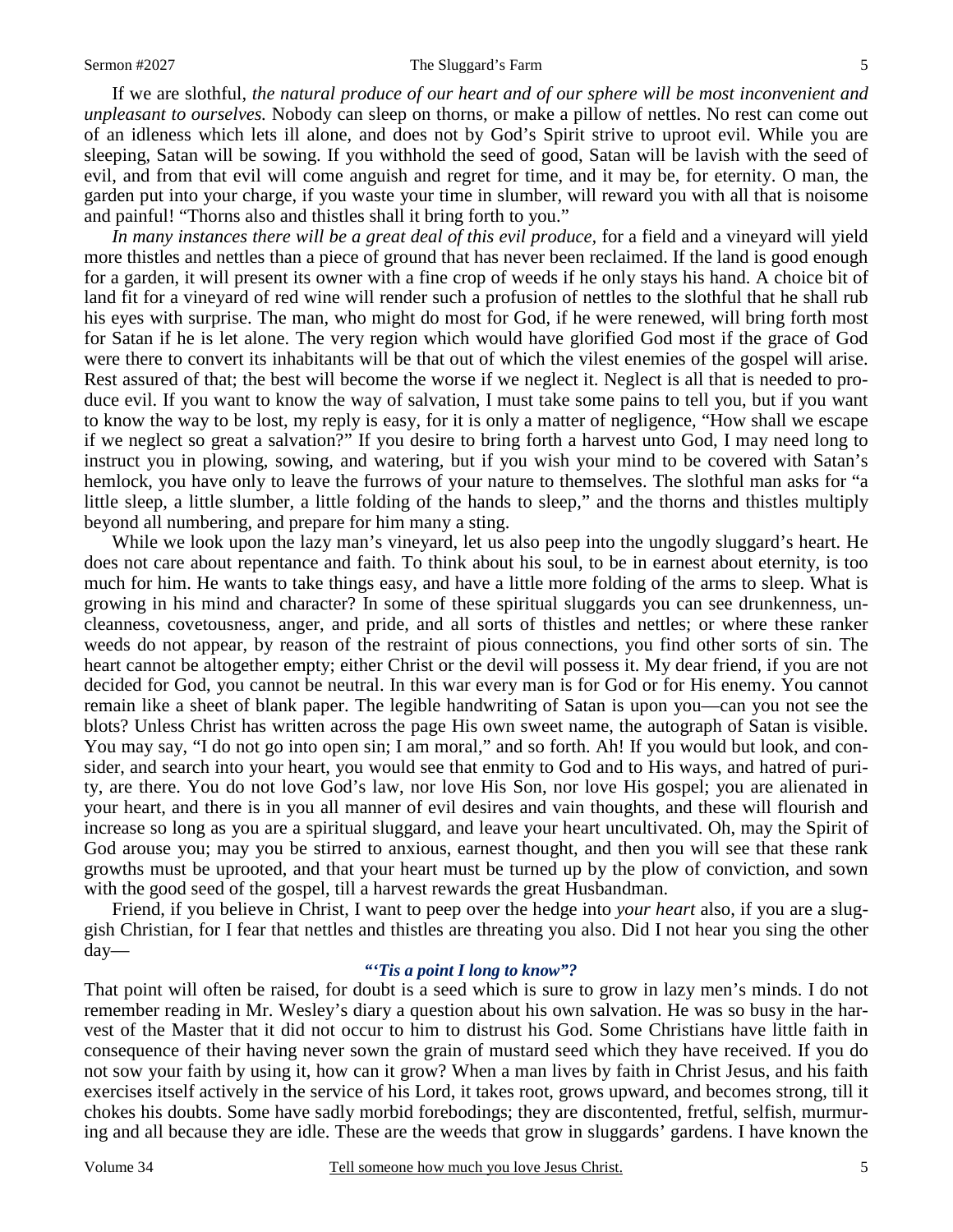slothful become so peevish that nothing could please them; the most earnest Christian could not do right for them; the most loving Christians could not be affectionate enough; the most active church could not be energetic enough; they detected all sorts of wrong where God Himself saw much of the fruit of His Spirit. This censoriousness, this contention, this perpetual complaining, is one of the nettles that are quite sure to grow in men's gardens when they fold their arms in sinful ease. If your heart does not yield fruit to God it will certainly bring forth that which is mischievous in itself, painful to you, and injurious to your fellow men. Often the thorns choke the good seed, but it is a very blessed thing when the good seed comes up so thick and fast that it chokes the thorns. God enables certain Christians to become so fruitful in Christ that their graces and works stand thick together, and when Satan throws in the tares they cannot grow because there is not room for them. The Holy Spirit by His power makes evil to become weak in the heart, so that it no longer keeps the upper hand. If you are slothful, friend, look over the field of your heart, and weep at the sight.

May I next ask you to look into *your own house* and home? It is a dreadful thing when a man does not cultivate the field of his own family. I recollect in my early days a man who used to walk out with me into the villages when I was preaching. I was glad of his company till I found out certain facts, and then I shook him off, and I believe he hooked on to somebody else, for he must needs be gadding abroad every evening of the week. He had many children, and these grew up to be wicked young men and women, and the reason was that the father, while he would be at this meeting and that, never tried to bring his own children to the Savior. What is the use of zeal abroad if there is neglect at home? How sad to say, "My own vineyard have I not kept!" Have you never heard of one who said he did not teach his children the ways of God because he thought they were so young that it was very wrong to prejudice them, and he had rather leave them to choose their own religion when they grew older? One of his boys broke his arm, and while the surgeon was setting it the boy was swearing all the time. "Ah!" said the good doctor, "I told you what would happen. You were afraid to prejudice your boy in the right way, but the devil had no such qualms; he has prejudiced him the other way, and pretty strongly too." It is our duty to prejudice our field in favor of corn, or it will soon be covered with thistles. Cultivate a child's heart for good, or it will go wrong of itself, for it is already depraved by nature. O that we were wise enough to think of this, and leave no little one to become a prey to the destroyer!

As it is with homes, so it is with *schools.* A gentleman who joined this church some time ago had been an atheist for years, and in conversing with him I found that he had been educated at one of our great public schools, and to that fact he traced his infidelity. He said that the boys were stowed away on Sunday in a lofty gallery at the far end of a church, where they could scarcely hear a word that the clergyman said, but simply sat imprisoned in a place where it was dreadfully hot in summer and cold in winter. On Sundays there were prayers, and prayers, and prayers, but nothing that ever touched his heart; until he was so sick of prayers that he vowed if he once got out of the school he would have done with religion. This is a sad result, but a frequent one. You Sunday school teachers can make your classes so tiresome to the children that they will hate Sunday. You can fritter away the time in school without bringing the lads and lasses to Christ, and so you may do more hurt than good. I have known Christian fathers who by their severity and want of tenderness have sown their family field with the thorns and thistles of hatred to religion instead of scattering the good seed of love to it. Oh, that we may so live among our children that they may not only love us, but love our Father who is in heaven! May fathers and mothers set such an example of cheerful piety that sons and daughters shall say, "Let us tread in our father's footsteps, for he was a happy and a holy man. Let us follow our mother's ways, for she was sweetness itself." If piety does not rule in your house, when we pass by your home we shall see disorder, disobedience, pride of dress, folly, and the beginnings of vice. Let not your home be a sluggard's field, or you will have to rue it in years to come.

Let every deacon, every class leader, and also every minister inquire diligently into the state of the field he has to cultivate. You see, brothers and sisters, if you and I are set over any department of our Lord's work, and we are not diligent in it, we shall be like barren trees planted in an orchard, which are a loss altogether, because they occupy the places of other trees which might have brought forth fruit unto their owners. We shall cumber the ground, and do damage to our Lord, unless we render Him actual service. Will you think of this? If you could be put down as a mere cipher in the accounts of Christ, that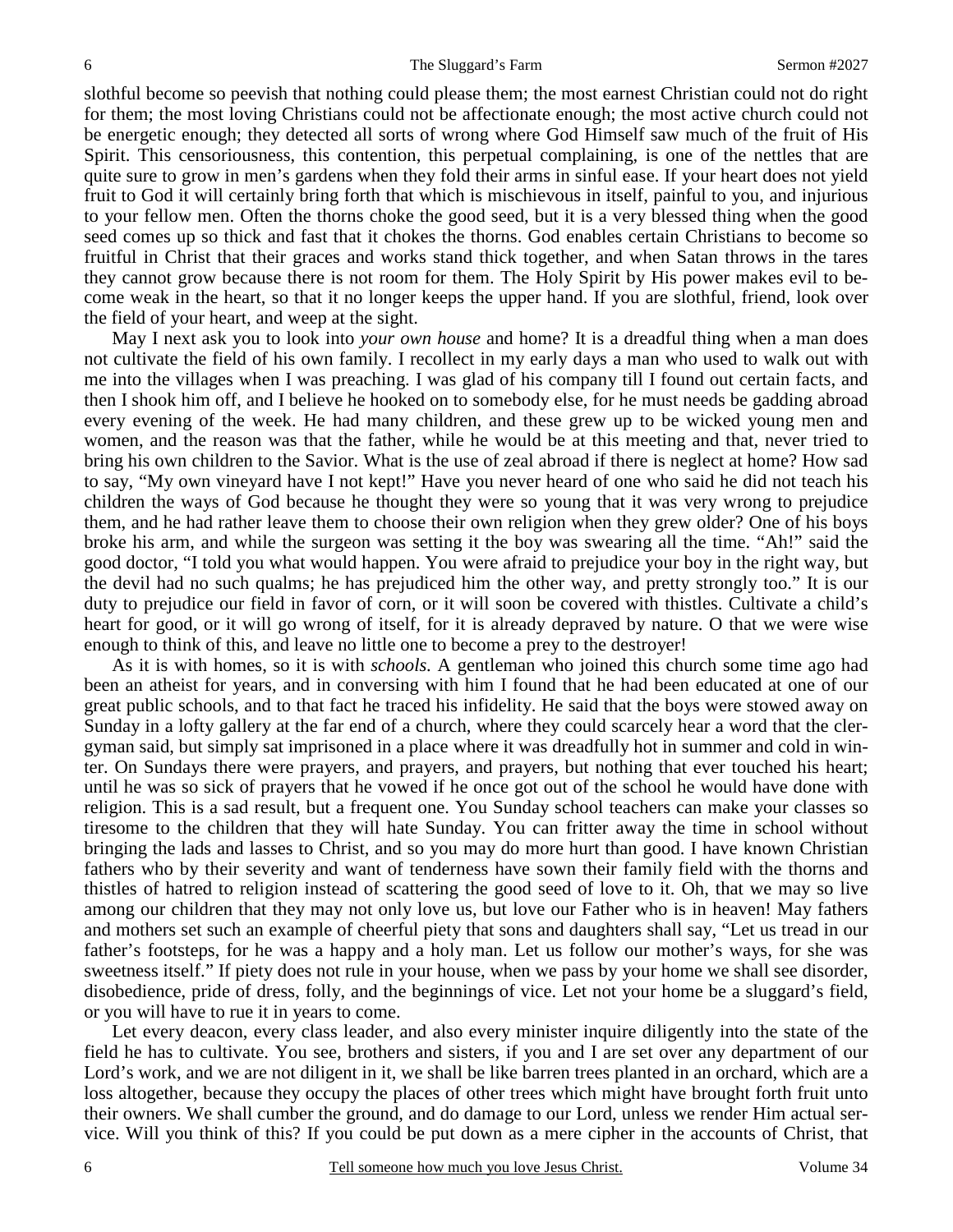would be very sad, but, brother, it cannot be so, you will cause a deficit unless you create a gain. Oh that through the grace of God we may be profitable to our Lord and Master! Who among us can look upon His life-work without some sorrow? If anything has been done aright we ascribe it all to the grace of God, but how much there is to weep over! How much that we would wish to amend! Let us not spend time in idle regrets, but pray for the Spirit of God, that in the future we may not be void of understanding, but may know what we ought to do, and where the strength must come from with which to do it, and then give ourselves up to the doing of it.

I beg you once more to look at the great field of *the world*. Do you see how it is overgrown with thorns and nettles? If an angel could take a survey of the whole race, what tears he would shed, if angels could weep! What a tangled mass of weeds the whole earth is! Yonder the field is scarlet with the poppy of popery, and over the hedge it is yellow with the wild mustard of Mohammedanism. Vast regions are smothered with the thistles of infidelity and idolatry. The world is full of cruelty, oppression, drunkenness, rebellion, uncleanness, misery. What the moon sees! What God's sun sees! What scenes of horror! How far is all this to be attributed to a neglectful church? Nearly nineteen hundred years are gone, and the sluggard's vineyard is but little improved! England has been touched with the spade, but I cannot say that it has been thoroughly weeded or plowed yet. Across the ocean another field equally favored knows well the plowman, and yet the weeds are rank. Here and there a little good work has been done, but the vast mass of the world still lies a moorland never broken up, a waste, a howling wilderness. What has the church been doing all these years? She ceased after a few centuries to be a missionary church, and from that hour she almost ceased to be a living church. Whenever a church does not labor for the reclaiming of the desert it becomes itself a waste. You shall not find on the roll of history that for a length of time any Christian community has flourished after it has become negligent of the outside world. I believe that if we are put into the Master's vineyard, and will not take away the weeds, neither shall the vine flourish, nor shall the corn yield its increase. However, instead of asking what the church has been doing for this nineteen hundred years, let us ask ourselves: What are we going to do now? Are the missions of the churches of Great Britain always to be such poor, feeble things as they are? Are the best of our Christian young men always going to stay at home? We go on plowing the home field a hundred times over, while millions of acres abroad are left to the thorn and nettle. Shall it always be so? God send us more spiritual life, and wake us up from our sluggishness, or else when the holy watcher gives in His report, He will say, "I went by the field of the sluggish church, and it was all grown over with thorns and nettles, and the stone wall was broken down, so that one could scarcely tell which was the church and which was the world, yet still she slept, and slept, and slept, and nothing could waken her."

**III.** I conclude by remarking that THERE MUST BE SOME LESSON IN ALL THIS. I cannot teach it as I would, but I want to learn it myself. I will speak it as though I were talking to myself.

The first lesson is, that *unaided nature always will produce thorns and nettles, and nothing else*. My soul, if it were not for grace, this is all you would have produced. Beloved, are you producing anything else? Then it is not nature, but the grace of God that makes you produce it. Those lips that now most charmingly sing the praises of God would have been delighted with an idle ballad if the grace of God had not sanctified them. Your heart, that now clings to Christ, would have continued to cling to your idols—you know what they were—if it had not been for grace divine. And why should grace have visited you or me—why? Echo answers, Why? What answer can we give? "It is even so, Father, for so it seemed good in Your sight." Let the recollection of what grace has done move us to manifest the result of that grace in our lives. Come, brothers and sisters, inasmuch as we were aforetime rich enough in the soil of our nature to produce so much of nettle and thistle—and God only knows how much we did produce—let us now pray that our lives may yield as much of good corn for the great Husbandman. Will you serve Christ less than you served your lusts? Will you make less sacrifice for Christ than you did for your sins? Some of you were whole-hearted enough when in the service of the evil one; will you be halfhearted in the service of God? Shall the Holy Spirit produce less fruit in you than that which you yielded under the spirit of evil?

God grant that we may not be left to prove what nature will produce if left to itself!

We see here, next, *the little value of natural good intentions,* for this man, who left his field and vineyard to be overgrown, always meant to work hard one of these fine days. To do him justice, we must